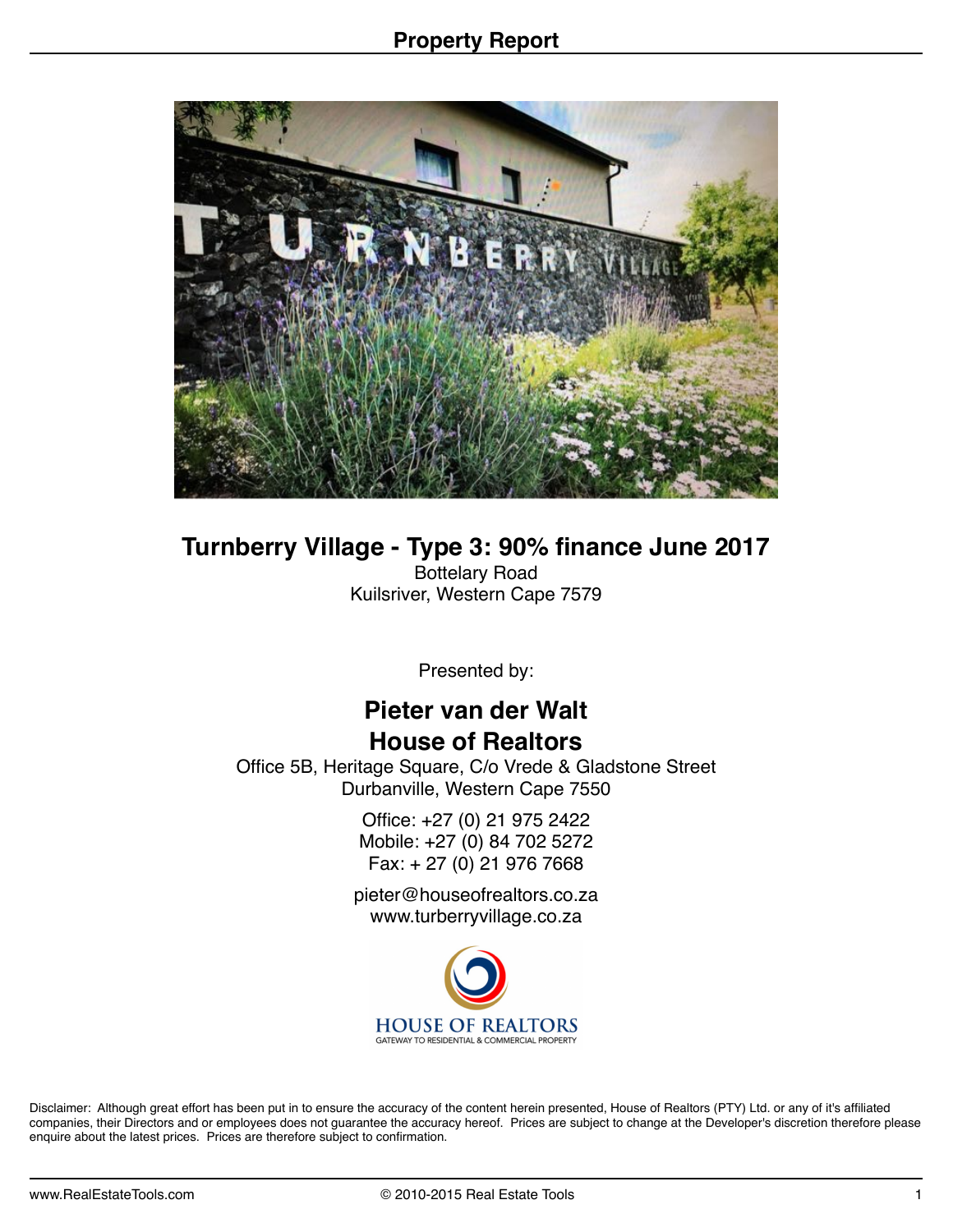# **Overview**

#### **Turnberry Village - Type 3: 90% finance June 2017** Bottelary Road Kuilsriver, Western Cape 7579

**Pieter van der Walt** +27 (0) 21 975 2422

pieter@houseofrealtors.co.za www.turberryvillage.co.za

ζĹ,

پي



| <b>Purchase Info</b>   |                |                        |  |
|------------------------|----------------|------------------------|--|
| <b>Square Meters</b>   |                | 131                    |  |
| <b>Purchase Price</b>  |                | R <sub>1</sub> 830 000 |  |
| Initial Cash Invested  |                | R268 000               |  |
|                        |                |                        |  |
| <b>Income Analysis</b> | <b>Monthly</b> | <b>Annual</b>          |  |
| Net Onerating Income   | <b>R10 653</b> | R <sub>127</sub> 836   |  |

SOUTH

| <b>INCONIC MIRRYSIS</b>  | <b>IVIOLILITY</b>   | Alliudi              |
|--------------------------|---------------------|----------------------|
| Net Operating Income     | R <sub>10</sub> 653 | R <sub>127</sub> 836 |
| Cash Flow                | -R5 790             | -R69 484             |
|                          |                     |                      |
| <b>Financial Metrics</b> |                     |                      |
|                          |                     |                      |

| Cap Rate (Purchase Price)        | 7.0%                   |
|----------------------------------|------------------------|
| Cash on Cash Return (Year 1)     | $-25.9\%$              |
| Internal Rate of Return (Year 1) | $-9.9%$                |
| Sale Price (Year 1)              | R <sub>2</sub> 013 000 |
|                                  |                        |

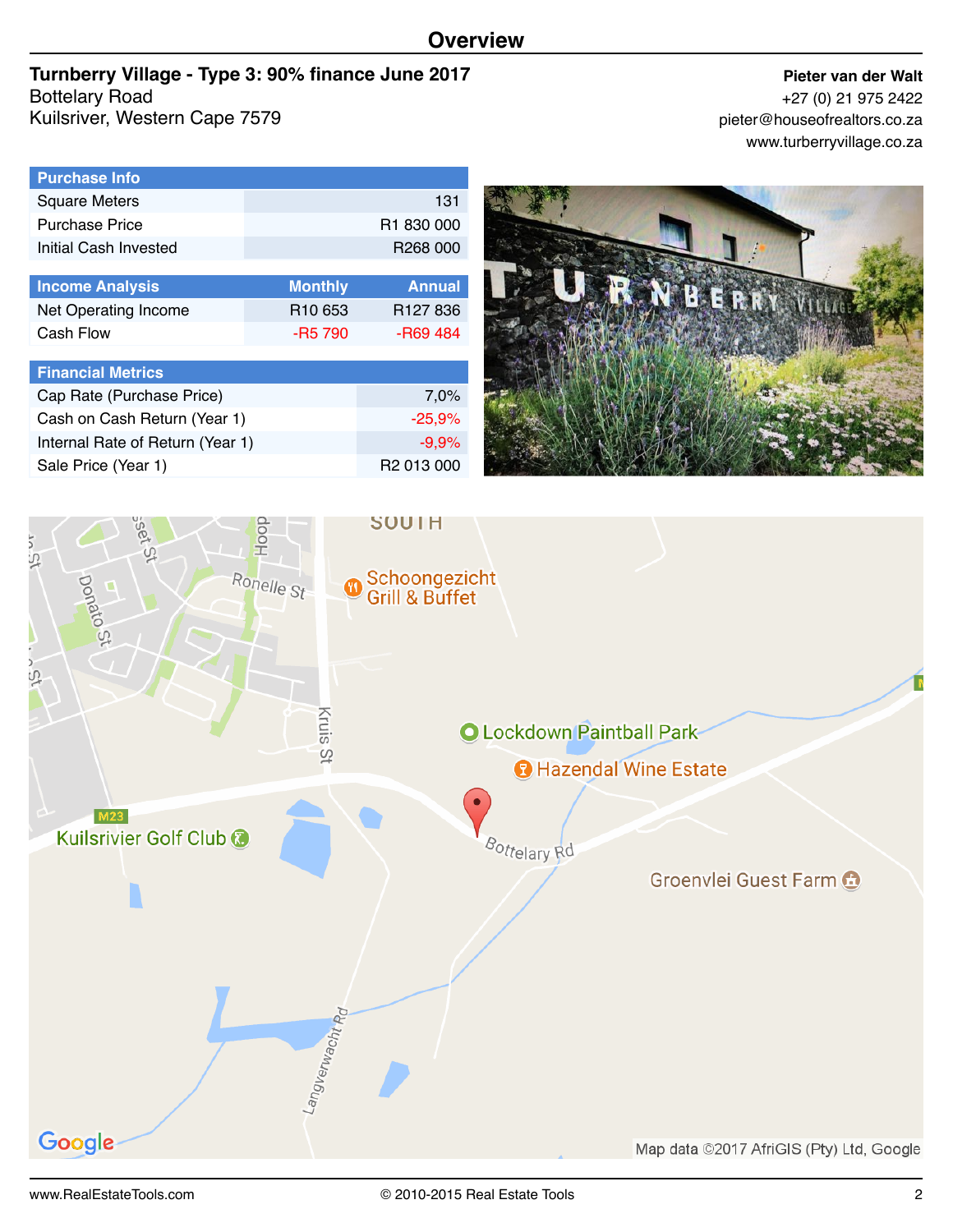# **Purchase Analysis**

## **Turnberry Village - Type 3: 90% finance June 2017** Bottelary Road

Kuilsriver, Western Cape 7579

| <b>Purchase Info</b>          |                        |
|-------------------------------|------------------------|
| <b>Purchase Price</b>         | R <sub>1</sub> 830 000 |
| - First Mortgage              | -R1 647 000            |
| - Second Mortgage             | -R <sub>0</sub>        |
| = Downpayment                 | R <sub>183</sub> 000   |
| + Buying Costs                | R <sub>55</sub> 000    |
| + Initial Improvements        | R <sub>30</sub> 000    |
| = Initial Cash Invested       | R <sub>268</sub> 000   |
| <b>Square Meters</b>          | 131                    |
| Cost per Square Metre         | R <sub>13</sub> 969    |
| Monthly Rent per Square Metre | R98,47                 |
|                               |                        |

#### **Pieter van der Walt**

+27 (0) 21 975 2422 pieter@houseofrealtors.co.za www.turberryvillage.co.za

| <b>Income</b>           | <b>Monthly</b>      | <b>Annual</b>        |
|-------------------------|---------------------|----------------------|
| Gross Rent              | R <sub>12</sub> 900 | R <sub>154</sub> 800 |
| <b>Vacancy Loss</b>     | -R0                 | -R0                  |
| <b>Operating Income</b> | R <sub>12</sub> 900 | R <sub>154</sub> 800 |

| <b>Expenses (% of Income)</b>   | <b>Monthly</b> | <b>Annual</b> |
|---------------------------------|----------------|---------------|
| Commissions (8%)                | -R1 032        | -R12 384      |
| Rates & Taxes & Utilties (4%)   | -R500          | -R6 000       |
| Levies $(6%)$                   | $-R715$        | -R8 580       |
| <b>Operating Expenses (17%)</b> | $-R2247$       | $-R26964$     |

| <b>Net Performance</b>      | <b>Monthly</b>      | <b>Annual</b>         |
|-----------------------------|---------------------|-----------------------|
| <b>Net Operating Income</b> | R <sub>10</sub> 653 | R <sub>127</sub> 836  |
| - Mortgage Payments         | -R16 443            | -R <sub>197</sub> 320 |
| - Year 1 Improvements       | -R0                 | -R0                   |
| = Cash Flow                 | -R5 790             | -R69 484              |

| <b>Mortgages</b>     | <b>First</b>           | <b>Second</b>  |
|----------------------|------------------------|----------------|
| Loan-To-Cost Ratio   | 90%                    | $0\%$          |
| Loan-To-Value Ratio  | 90%                    | $0\%$          |
| Loan Amount          | R <sub>1</sub> 647 000 | R <sub>0</sub> |
| Loan Type            | Amortizing             |                |
| Term                 | 20 Years               |                |
| <b>Interest Rate</b> | 10,5%                  |                |
| <b>Payment</b>       | R <sub>16</sub> 443,32 | R0,00          |

| <b>Financial Metrics (Year 1)</b>   |           |
|-------------------------------------|-----------|
| <b>Annual Gross Rent Multiplier</b> | 11,8      |
| <b>Operating Expense Ratio</b>      | 17.4%     |
| Debt Coverage Ratio                 | 0.65      |
| Cap Rate (Purchase Price)           | $7.0\%$   |
| <b>Cash on Cash Return</b>          | $-25.9\%$ |

| <b>Assumptions</b>            |         |
|-------------------------------|---------|
| <b>Appreciation Rate</b>      | 10,0%   |
| Vacancy Rate                  | $0.0\%$ |
| Income Inflation Rate         | 8,0%    |
| <b>Expense Inflation Rate</b> | 8.0%    |
| <b>LTV</b> for Refinance      | 90,0%   |
| <b>Selling Costs</b>          | R73 200 |
|                               |         |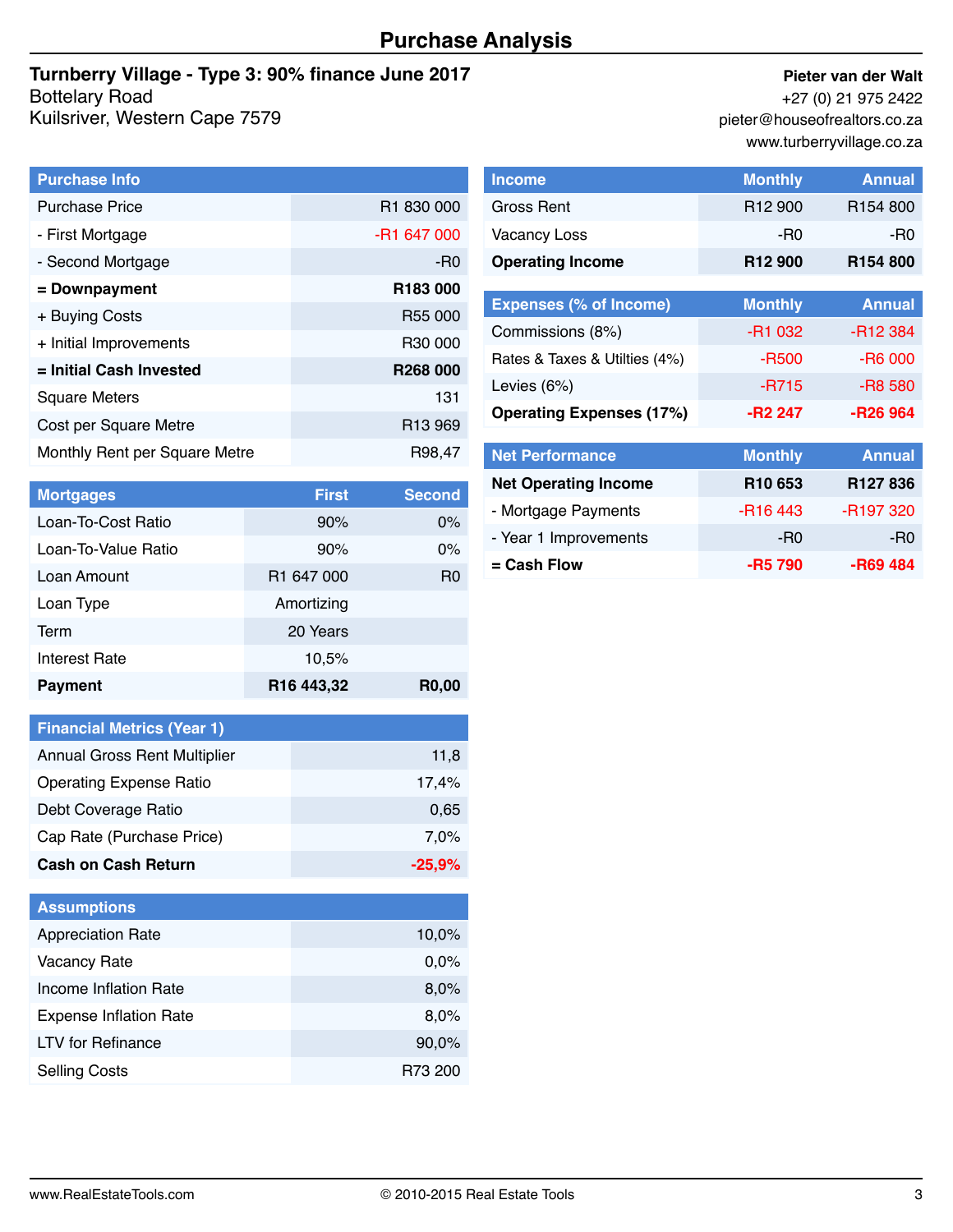### **Buy and Hold Projection**

#### **Turnberry Village - Type 3: 90% finance June 2017** Bottelary Road

Kuilsriver, Western Cape 7579

#### **Pieter van der Walt**

+27 (0) 21 975 2422 pieter@houseofrealtors.co.za www.turberryvillage.co.za

| <b>Income</b>                  | Year 1      | Year <sub>2</sub>    | Year <sub>3</sub>    | Year 5               | Year 10                | Year 20     | Year 30         |
|--------------------------------|-------------|----------------------|----------------------|----------------------|------------------------|-------------|-----------------|
| Gross Rent                     | R154 800    | R <sub>167</sub> 184 | R <sub>180</sub> 559 | R210 604             | R309 446               | R668 071    | R1 442 314      |
| Vacancy Loss                   | $-R0$       | $-R0$                | -R <sub>0</sub>      | $-R0$                | $-R0$                  | -R0         | -R0             |
| <b>Operating Income</b>        | R154 800    | R167 184             | R180 559             | R210 604             | R309 446               | R668 071    | R1 442 314      |
|                                |             |                      |                      |                      |                        |             |                 |
| <b>Expenses</b>                | Year 1      | Year 2               | Year <sub>3</sub>    | Year 5               | Year 10                | Year 20     | Year 30         |
| Commissions                    | -R12 384    | -R13 375             | $-R14445$            | -R <sub>16</sub> 848 | -R24 756               | -R53 446    | -R115 385       |
| Rates & Taxes & Utilties       | $-$ R6 000  | $-R6480$             | $-$ R6 998           | $-R8163$             | -R11 994               | $-R25894$   | -R55 904        |
| Levies                         | $-R8580$    | $-R9266$             | $-R10008$            | -R11 673             | -R17 151               | -R37 029    | -R79 942        |
| <b>Operating Expenses</b>      | -R26 964    | -R29 121             | $-R31451$            | -R36 684             | $-R53901$              | -R116 369   | -R251 231       |
| <b>Income Analysis</b>         | Year 1      | Year 2               | Year <sub>3</sub>    | Year 5               | Year 10                | Year 20     | Year 30         |
| <b>Net Operating Income</b>    | R127836     | R138 063             | R149 108             | R173 919             | R255 545               | R551 702    | R1 191 083      |
| - Mortgage Payments            | -R197 320   | -R197 320            | -R197 320            | -R197 320            | -R <sub>197</sub> 320  | -R197 318   | $-R0$           |
| - Improvements                 | $-R0$       | $-R0$                | $-R0$                | $-R0$                | $-R0$                  | $-R0$       | -R <sub>0</sub> |
| = Cash Flow                    | -R69 484    | -R59 257             | $-R48212$            | $-R23400$            | R58 225                | R354 384    | R1 191 083      |
| Cap Rate (Purchase Price)      | 7,0%        | 7,5%                 | 8,1%                 | 9,5%                 | 14,0%                  | 30,1%       | 65,1%           |
| Cap Rate (Market Value)        | 6,4%        | 6,2%                 | 6,1%                 | 5,9%                 | 5,4%                   | 4,5%        | 3,7%            |
| <b>Cash on Cash Return</b>     | $-25,9%$    | $-22,1%$             | $-18,0%$             | $-8,7%$              | 21,7%                  | 132,2%      | 444,4%          |
| Return on Equity               | $-17,7%$    | $-9,5%$              | $-5,5%$              | $-1,6%$              | 1,7%                   | 2,9%        | 3,7%            |
|                                |             |                      |                      |                      |                        |             |                 |
| <b>Loan Analysis</b>           | Year 1      | Year 2               | Year <sub>3</sub>    | Year <sub>5</sub>    | Year 10                | Year 20     | Year 30         |
| <b>Market Value</b>            | R2 013 000  | R2 214 300           | R2 435 730           | R2 947 233           | R4 746 549             | R12 311 325 | R31 932 406     |
| - Loan Balance                 | -R1 621 407 | -R1 592 993          | -R1 561 448          | -R1 487 546          | -R1 218 610            | $-R0$       | $-R0$           |
| = Equity                       | R391 593    | R621 307             | R874 282             | R1 459 688           | R3 527 939             | R12 311 325 | R31 932 406     |
| Loan-to-Value Ratio            | 80,5%       | 71,9%                | 64,1%                | 50,5%                | 25,7%                  | 0,0%        | 0,0%            |
| Potential Cash-Out Refi        | R190 293    | R399 877             | R630 709             | R1 164 964           | R3 053 284             | R11 080 192 | R28 739 166     |
| <b>Sale Analysis</b>           | Year 1      | Year <sub>2</sub>    | Year <sub>3</sub>    | Year <sub>5</sub>    | Year 10                | Year 20     | Year 30         |
| Equity                         | R391 593    | R621 307             | R874 282             | R1 459 688           | R3 527 939             | R12 311 325 | R31 932 406     |
| - Selling Costs                | -R80 520    | -R88 572             | -R97 429             | -R117 889            | -R189 862              | -R492 453   | -R1 277 296     |
| = Proceeds After Sale          | R311 073    | R532 735             | R776 853             | R1 341 798           | R3 338 077             | R11 818 872 | R30 655 110     |
| + Cumulative Cash Flow         | -R69 484    | -R128741             | -R176 953            | -R236 636            | -R121 294              | R1 903 632  | R10 535 278     |
| - Initial Cash Invested        | -R268 000   | -R268 000            | $-R268000$           | -R268 000            | -R268 000              | -R268 000   | -R268 000       |
| $=$ Net Profit                 | -R26 411    | R135 994             | R331 900             | R837 162             | R <sub>2</sub> 948 783 | R13 454 504 | R40 922 388     |
| <b>Internal Rate of Return</b> | $-9,9%$     | 20,6%                | 26,5%                | 27,2%                | 23,7%                  | 20,2%       | 18,9%           |
| Return on Investment           | $-10%$      | 51%                  | 124%                 | 312%                 | 1 100%                 | 5 0 20%     | 15 270%         |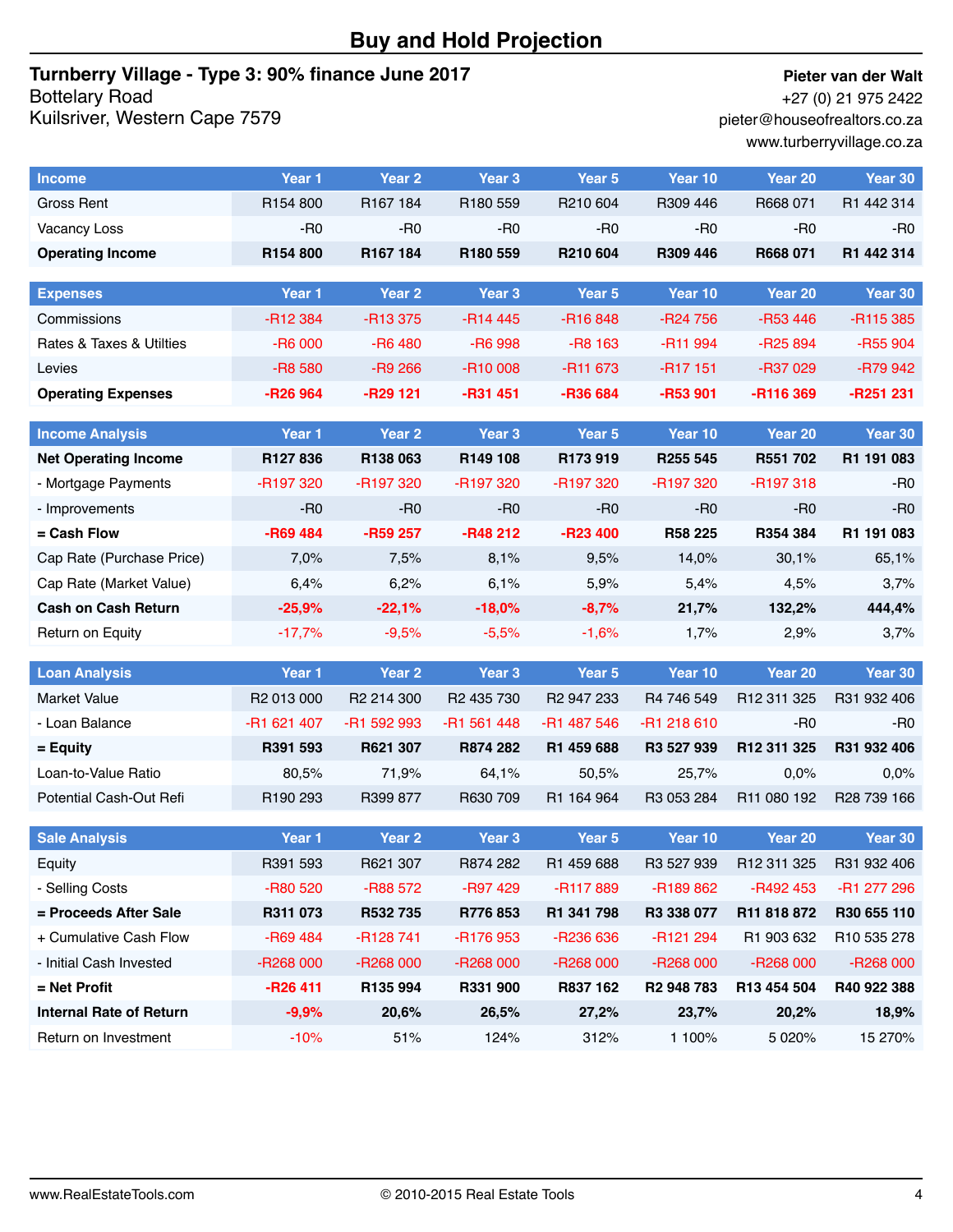### **Graphs**

### **Turnberry Village - Type 3: 90% finance June 2017** Bottelary Road

Kuilsriver, Western Cape 7579

**Pieter van der Walt** +27 (0) 21 975 2422 pieter@houseofrealtors.co.za www.turberryvillage.co.za

 $R100000 -$ R80 000  $R60000 R40000 -$ R20 000  $\blacksquare$  $R0 -$ \_\_\_\_\_\_\_\_ 25 0 5 10 15 20 30 Year

25  $R30 000 000 R25000000 R20 000 000 R15000000 R10 000 000 R5000000 R35000000 RO =$ 0 5 10 15 20 30 Year **Loan Balance + Equity = Market Value**



**Monthly Cash Flow**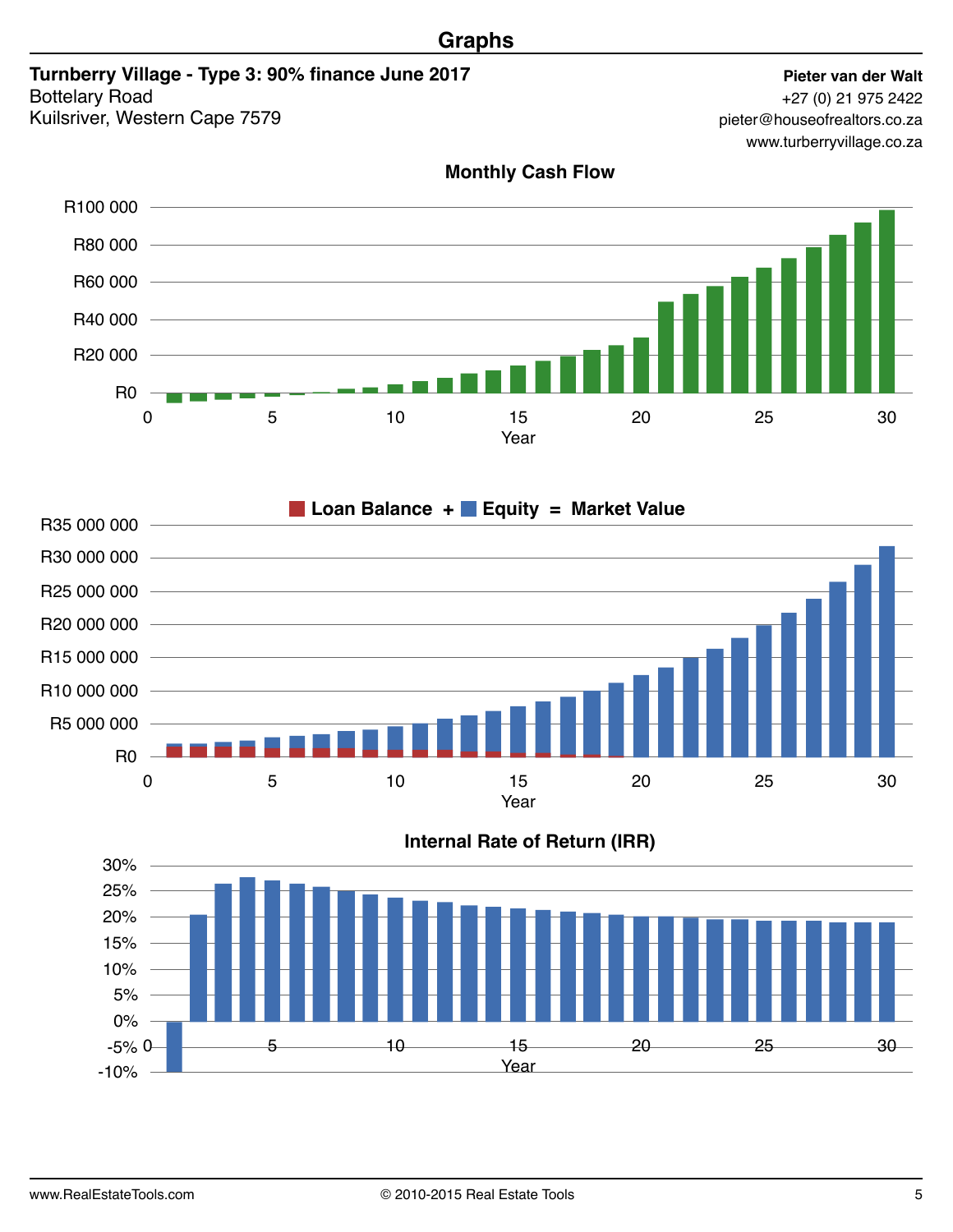#### **Photos**

**Turnberry Village - Type 3: 90% finance June 2017** Bottelary Road Kuilsriver, Western Cape 7579

**Pieter van der Walt** +27 (0) 21 975 2422 pieter@houseofrealtors.co.za www.turberryvillage.co.za

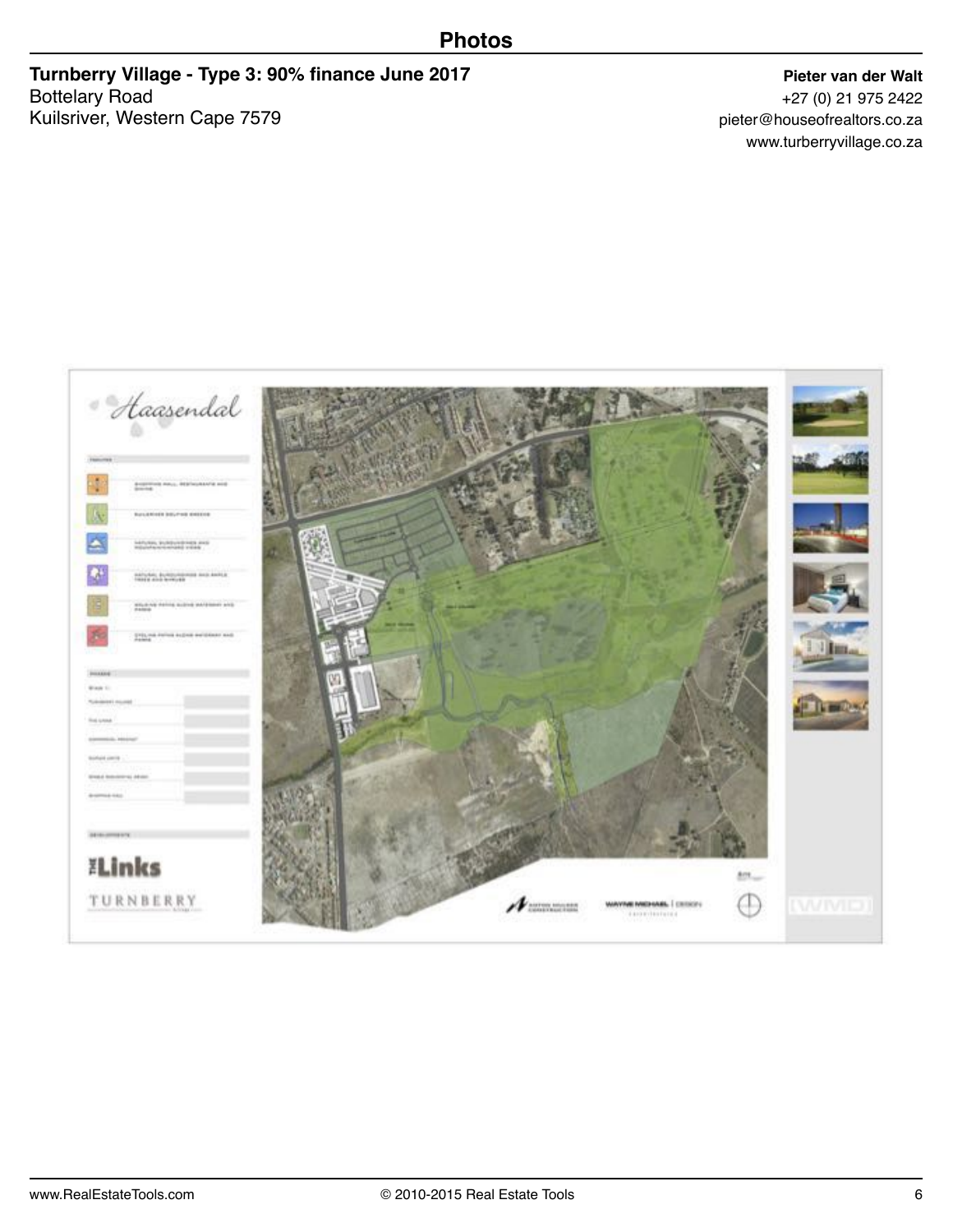### **Photos**

**Turnberry Village - Type 3: 90% finance June 2017** Bottelary Road Kuilsriver, Western Cape 7579

**Pieter van der Walt**

+27 (0) 21 975 2422 pieter@houseofrealtors.co.za www.turberryvillage.co.za